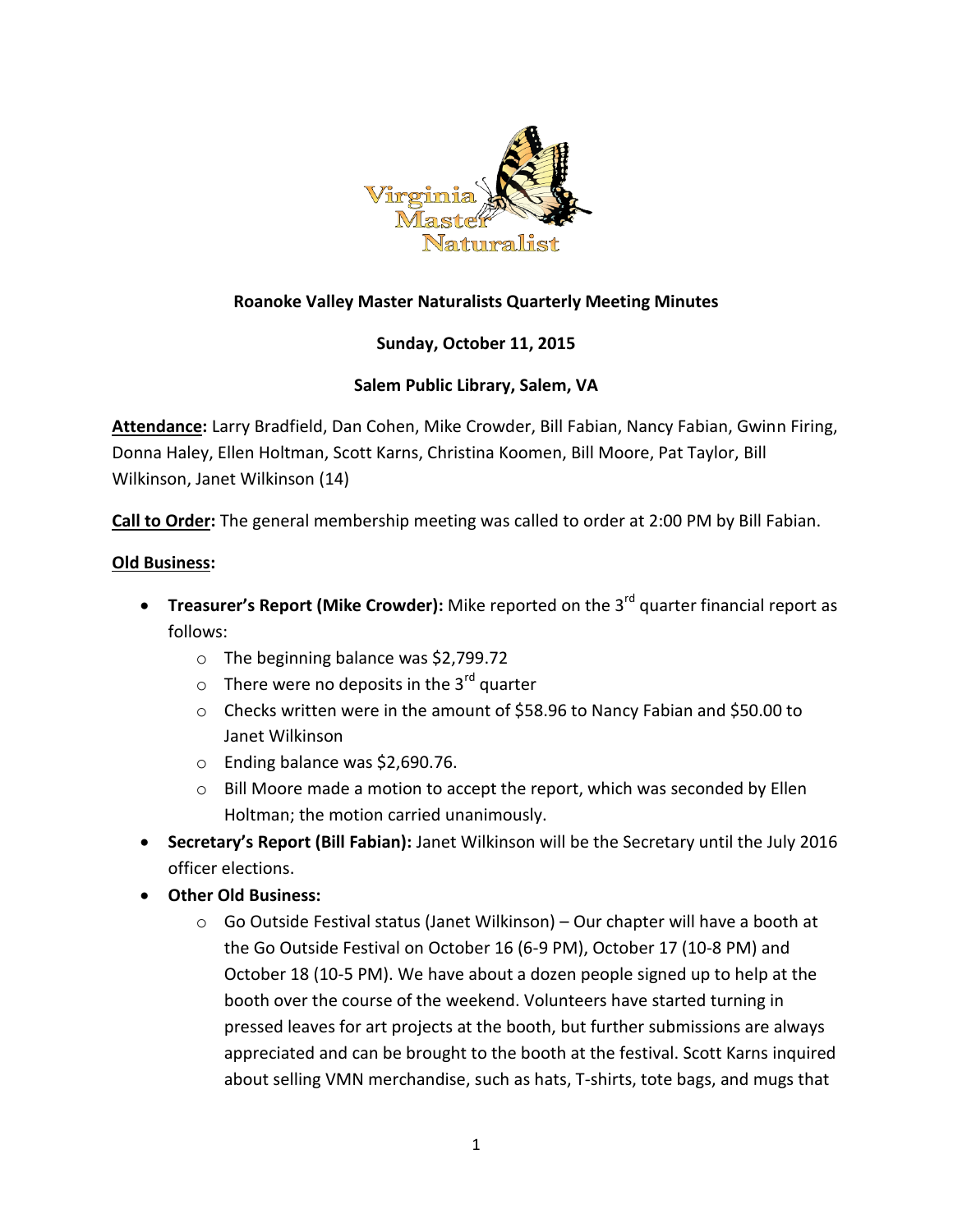the chapter has in stock. Bill Fabian will get these items to Janet Wilkinson within a couple of days.

- $\circ$  Patches status (Nancy Fabian presented on behalf of Elizabeth Bailie) Nancy reviewed the email that Elizabeth sent to chapter members regarding the patch design, color and pricing. After discussion of pricing and inventory, Gwinn Firing made a motion that the chapter purchase 100 patches (color SC338). The motion was seconded by Ellen Holtman and carried unanimously.
- o SW Regional Inter-chapter Conference (Bill and Nancy Fabian) Bill reported that there were eight members of our chapter at the conference on September 26. Bill stated the conference was worthwhile and explained the sessions that were available to conference attendees, including one he attended on ants by the VA Museum of Natural History. There is a possible new citizen science project for ant collection and identification. Nancy gave a report on the sessions she attended: how to plan a public event and the bluebird session presented by the state coordinator for the VA Bluebird Society. Nancy would like to see the chapter have a public education event similar to the one described by the Blue Ridge Foothills Chapter. Nancy suggested that the chapter obtain copies of a pamphlet on how to manage domestic cats and their effects on birds from the American Bird Conservancy. Everyone agreed that this would be good educational material to distribute.
- o Roanoke Outdoors August 4 results (Bill Fabian) No one involved was present to address this event, but Bill's understanding is that it went well.
- o Explore Park events (Bill Fabian) Bill stated that the chapter had a successful invasive species removal season and this project is probably completed for 2015.
- o Center in the Square atrium display events and status (Donna Haley) Donna Haley presented on behalf of Freya Williams. She said that the displays have been successful and the next display date is December 12 from 10 AM - 2 PM. Volunteers are always needed for this initiative.
- o Arboretum at Virginia Western Community College (Ellen Holtman) Ellen reports that part-time employee Sharon Stinnett is leaving the arboretum; therefore, the need for tour guides in the spring will be greater. Other needs at the arboretum include mulching, composting, and other stewardship activities.
- $\circ$  Harvey's Knob (Mike Crowder) On a recent visit to the site, Mike picked up about half a dozen cigarette butts, but the site was otherwise clean. He ran into regional Friends of the Blue Ridge Parkway personnel who were cleaning and painting the signs. They suggested that we could put marine wax on the signs to help protect them. Support for this project wraps up for 2015 at the end of October and resumes in spring 2016.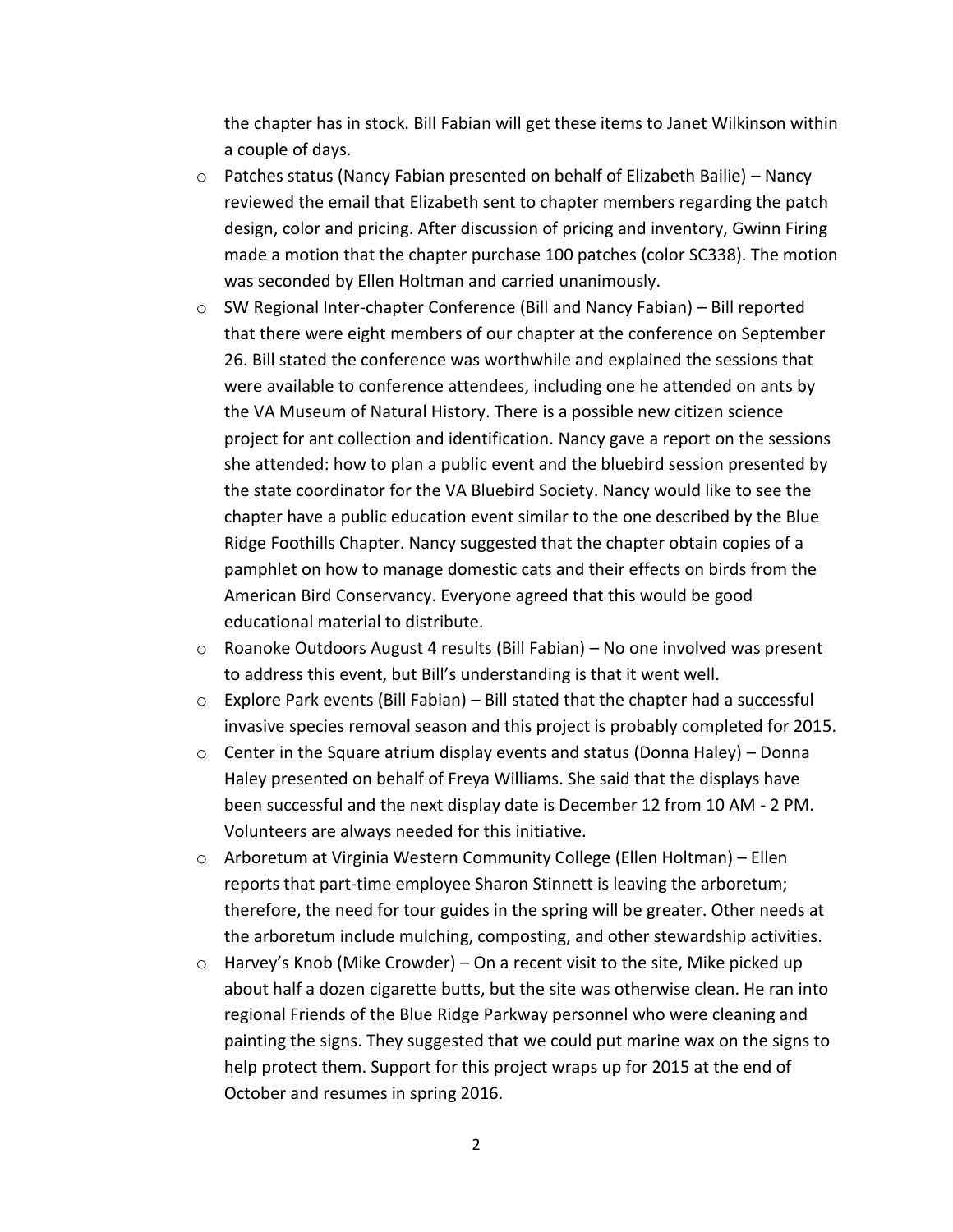#### **Subcommittee Reports:**

- **Membership/Marketing Committee Report (Christina Koomen):** David Williamson is taking over Facebook and website management on departure of Nicole Bird to Wilmington, NC. Christina was planning to distribute a survey regarding future plans for the chapter through Survey Monkey, but they charge \$100 if there are more than 10 questions. Possible questions include: how many activities are you involved in? Is there anything holding you back from being more active (e.g., a working person not being able to do activities during the week)? It was suggested that the survey be sent by email through the VMN volunteer system so that there would not be an expense incurred.
- **Curriculum Committee Report (Nancy Fabian):** If anyone has information about people who are interested in joining the chapter, please let Nancy know. She will start contacting people in December regarding the training classes that will begin in February at the Salem Public Library.

#### **New Business:**

- **Enabling Environmental Education students from Roanoke College (Dan Cohen):** Dan requests that environmental education students from Roanoke College be allowed to join us for our training classes and events in order to give the students hands on exposure to natural history. He envisions event support from the students to our chapter and vice versa.
- **Scholarship program for college students and scouts to attend training classes (Bill Fabian):** The idea of providing full or partial scholarships to students to join was discussed. The training class currently costs \$100. Dan Cohen will send an email to the chapter to get feedback about the idea of scholarships, whether they should be full or partial, and how many could be given per year. This program may include Boy Scouts in addition to Roanoke College students, as our training program is available to anyone 14 years old and up. Chapter member Bob Garst, who works with Boy Scouts, got details on youth training from the state VMN coordinators, Alycia Crall and Michelle Prysby. While they said training can be given to anyone 14 years old and up, project work cannot begin until one is 18 years old or older, unless accompanied by an adult parent or guardian.
- **Roanoke County Parks and Rec partnership (Bill Fabian):** Elizabeth Bailie met with Assistant Director of Parks, Mark Courtright, about plans to partner with the parks department starting next spring for maintenance projects, invasive species removal, and activities in parks, especially Green Hill Park. Christina Koomen mentioned the stakeholder meeting that the county is holding regarding Explore Park on October 20. The county will present the master plan and seek additional comments. There is an online survey available for those who want to give the county their input.